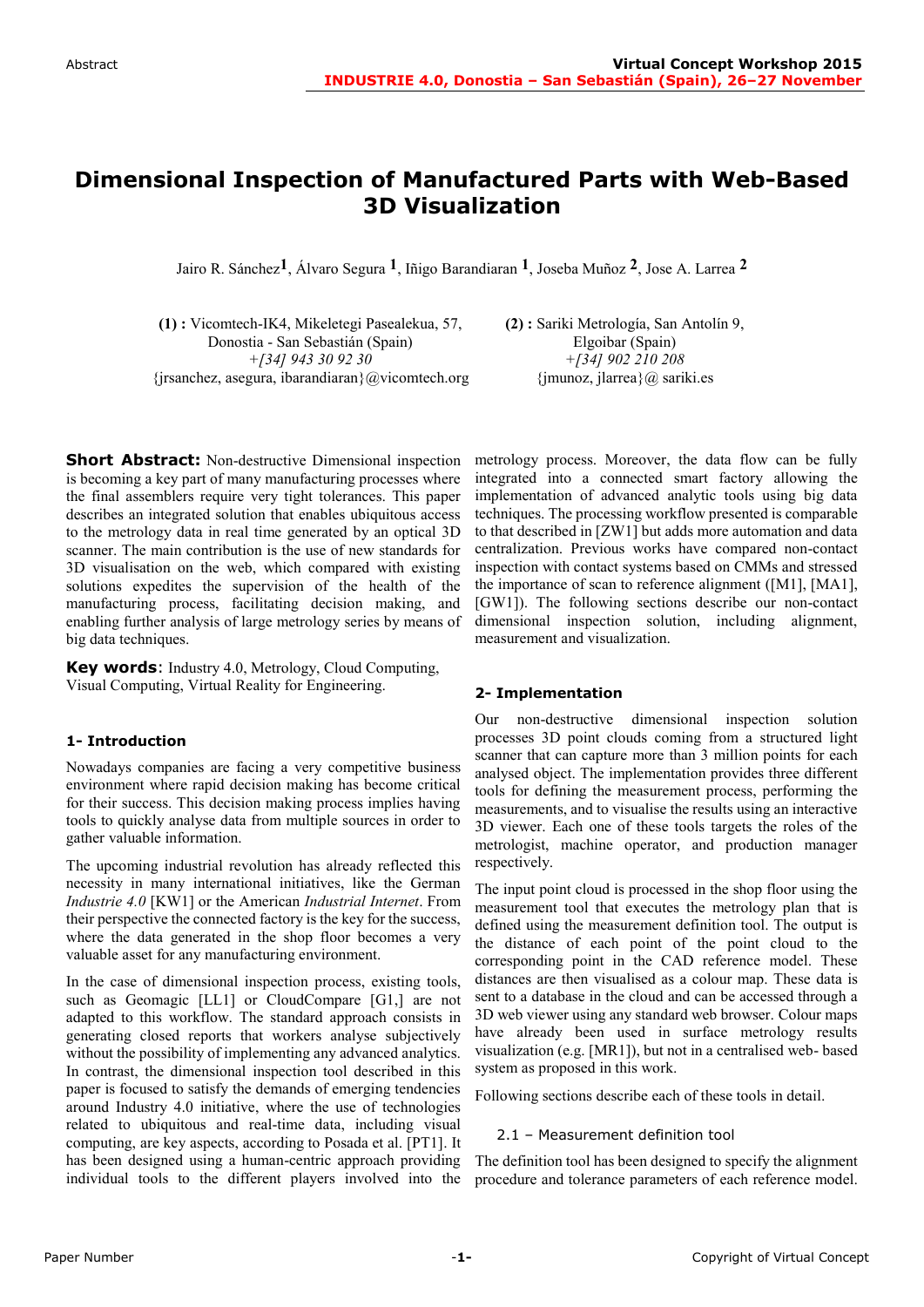The alignment is performed by specifying a set of 3D primitives (planes, spheres, etc.) that approximate some relevant regions of the CAD reference model. These primitives are used to register or align the input point cloud with the CAD reference model in the same reference frame. In this way, the fitting is the optimal from functional requirements of the part. [Figure 1](#page-1-0) shows an example defined by a plane and a sphere.



**Figure 1: Reference definition.**

### <span id="page-1-0"></span>2.2 – Measurement tool

This tool executes the inspection process comparing the points cloud coming from the 3D scanner with the CAD reference model that serves as the theoretical reference. It has been designed to work in the shop floor autonomously without the need of human intervention. In this way, the tool is constantly monitoring the scanner, starting the inspection process automatically as soon as new data become available.

The comparison algorithm tries to fit the primitives that define the reference with the input from the scanner. During this process the point cloud is sequentially processed as follows:

- 1. **Outlier removal:** points not corresponding with the part being analysed, such as the scanner fixture, are automatically removed from the input cloud.
- 2. **Alignment:** the coordinate systems of the reference model and the captured points are aligned using a best fit strategy so that they both lay in the same absolute reference frame. It is important to note that this alignment may not be the optimal one from an engineering perspective but it eases the primitive fitting.
- **3. Primitive fitting:** having the input point cloud aligned with the reference model, it is possible to determine the points that most probably belong to the reference primitives by means of their distance. These points are then used to estimate the real parameters of the theoretical primitives finding their equivalents into the input point cloud. These equivalents are used to perform the final alignment by fitting the input data with the reference primitives.
- 4. **Comparison:** finally, the distance of each point to the CAD reference model is computed and displayed as a colour map, distinguishing the zones lacking material with those with excess. [Figure 2](#page-1-1) shows the final result. At the same time the result is sent to a database in the cloud so that it can be remotely visualised and analysed.



**Figure 2: Result of the dimensional analysis.**

<span id="page-1-1"></span>The whole process needs about 60 seconds to process 3 million points in an Intel Core i5 @ 3.2GHz processor. Compared with commercial solutions it runs about 5 times faster with similar accuracy levels.

# 2.3 – Web Visualizer

All data resulting from the measurement of a part is stored in a server for remote visualization. Engineers and metrologists wishing to monitor the quality of manufactured parts can access the centralised web site and inspect results interactively. If necessary, users can create a report document for an inspected part (as a PDF document).

The visualization web presents the user a list of the available scanned parts. New scanning results are immediately shown to the remote user. The list can be filtered based on scan date and/or reference CAD model. Upon selection of a scan, the corresponding part is loaded and displayed in 3D using a colour map as shown in Figure 2. Additionally, some metadata is displayed, including a histogram of the dimensional error values of the whole part.

The 3D viewer has the following functionality:

- a) **Interactive view manipulation**: The user can manipulate rotation and panning of the part using the mouse, buttons and wheel.
- b) **Point error inspection**: By clicking at specific points on the 3D surface the user can inspect dimensional errors. A measurement of the distance in millimetres between real and theoretical part at the clicked point is displayed.
- c) **Labels**: The user can add labels on the virtual part to highlight relevant errors at the inspection points. These will be shown to other users who access the same scanned part.
- d) **Snapshot images**: The user can store pictures of the part in different points of view. They will also be shown to other users and will be included in the printed report.

Two types of rendering have been implemented. One in which the scanned part itself is drawn with the error colour map, and one in which the theoretical CAD shape is drawn with the same colour map.

The current implementation uses HTML5 and WebGL for interactive 3D rendering. The back end uses MongoDB as a